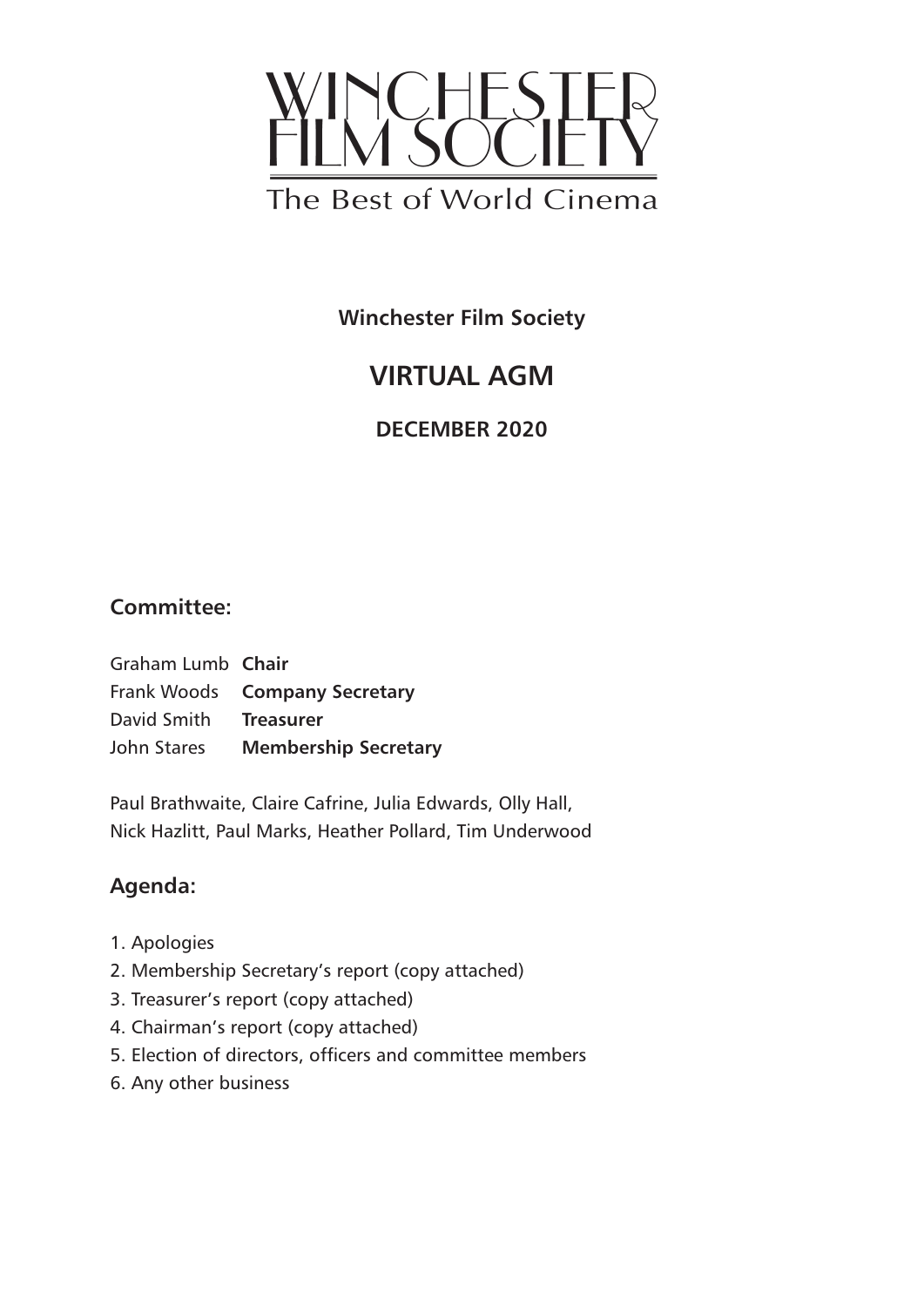**Winchester Film Society**

Membership Secretary's AGM Report for full film season October 2018 to 14th May 2019<br>AGM 17<sup>th</sup> March<br><sup>2020</sup>

|                                         | October-14th May |                                  | October-6th March October-May |           | October-May | September- May January-April |      | October-May | October-May | October-May |                  |     | October-May October-May October-May October-May |                                         |
|-----------------------------------------|------------------|----------------------------------|-------------------------------|-----------|-------------|------------------------------|------|-------------|-------------|-------------|------------------|-----|-------------------------------------------------|-----------------------------------------|
|                                         | 2018-2019        |                                  | 2017-2018                     | 2016-2017 | 2015-2016   | 2014/2015                    | 2014 | 2012/2013   | 2011/2012   | 2010/2011   |                  |     |                                                 | 2009/2010 2008/2009 2007/2008 2006/2007 |
|                                         |                  |                                  |                               |           |             |                              |      |             |             |             |                  |     |                                                 |                                         |
| <b>Full Season</b><br>ticket<br>holders | 168              | Full Season<br>ticket<br>holders | 71                            | 58        | 44          | 43                           | 39   | 42          | 52          | 55          | 79               | 78  | 63                                              | 84                                      |
|                                         |                  |                                  |                               |           |             |                              |      |             |             |             |                  |     |                                                 |                                         |
| Five film<br>ticket                     |                  | Five film<br>ticket              |                               |           |             |                              |      |             |             |             |                  |     |                                                 |                                         |
| holders                                 | 78               | holders                          | 75                            | 60        | 61          | 51                           | 41   | 43          | 61          | 45          | 67               | 62  | 61                                              | 27                                      |
|                                         |                  |                                  |                               |           |             |                              |      |             |             |             |                  |     |                                                 |                                         |
| On the Night                            |                  | On the night<br>ticket           |                               |           |             |                              |      |             |             |             |                  |     |                                                 |                                         |
| Tickets Sold 457                        |                  | holders                          | 216                           | 227       | 201         | 156                          | 175  | 184         | 156         | 124         | 149              | 162 | 239                                             | 259                                     |
| <b>Total</b>                            | 603              |                                  | 362                           | 345       | 306         | 250                          | 255  | 269         | 269         | 224         | $\overline{295}$ | 302 | 363                                             | 370                                     |

*Total Figures for Season and Five film Carnet members are the same as in previous year albeit carnet was slightly up & season was slightly down.* 

*The large increase in On the Night tickets is because this reflects accurately the total number of persons who actually bought tickets on each night, whereas the previous year's* 

*figures were the total number of Persons who Registered as OTN ticket holders, but did not show how many of them attended each night.*

*Please see record of Attendances for each film together with voting & scoring results*

John Stares

Director and Hon. Membership Secretary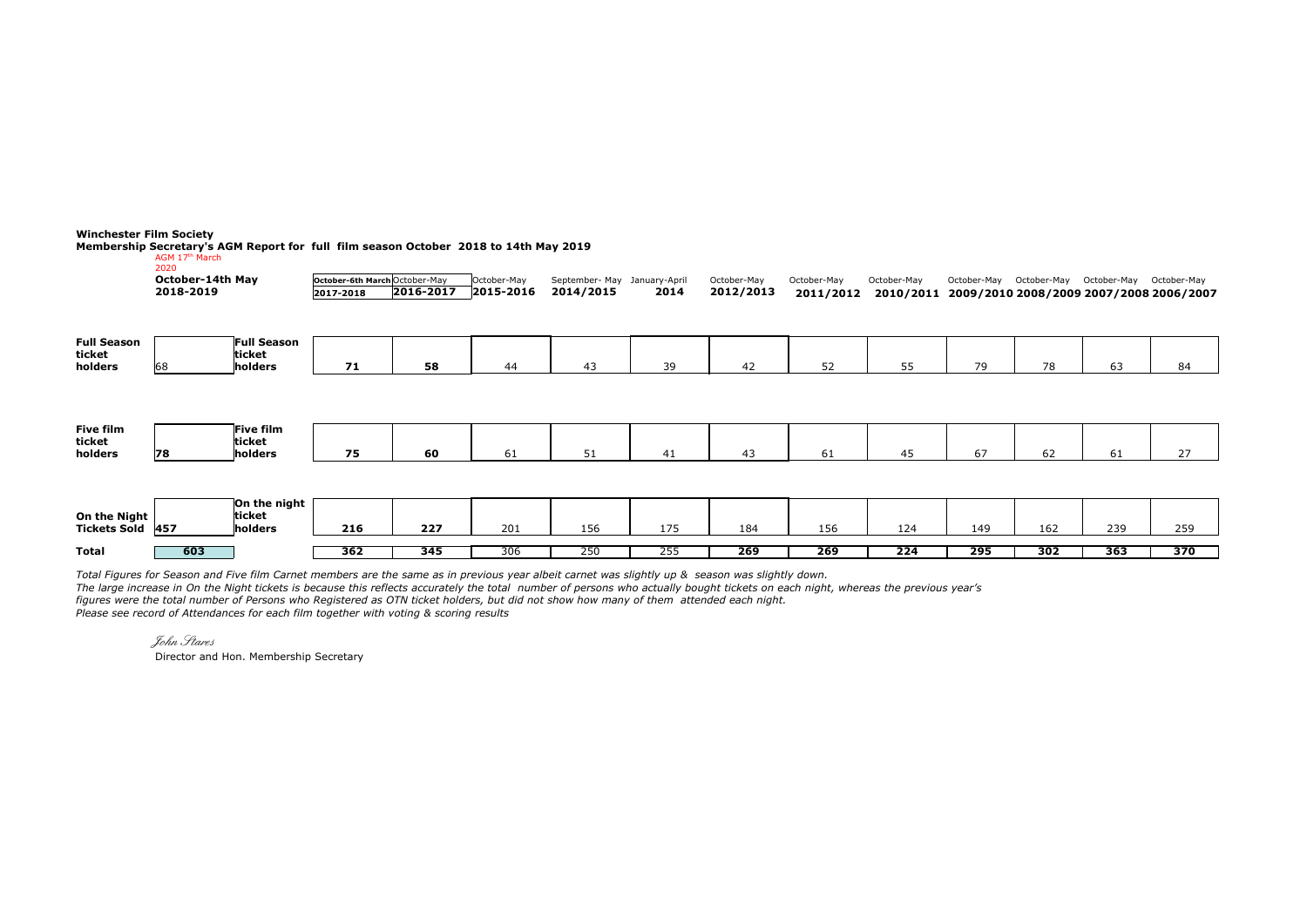# Winchester Film Society Season 2018-2019<br>Votes & Scores by Film

| Film name             | Film date                                           | Internet<br><b>OTN</b> | Walk up<br><b>OTN</b>            | <b>Total OTN</b> | Total<br>Attendance | Season &<br>Carnet | votes<br>cast | scoring<br>%age |
|-----------------------|-----------------------------------------------------|------------------------|----------------------------------|------------------|---------------------|--------------------|---------------|-----------------|
| Fantastic Woman       | 2nd October 2018                                    | 14                     | 0                                | 14               | 107                 | 93                 | 99            | 82.0%           |
| <b>Nile Hilton</b>    | 16 <sup>th</sup> October                            | 10                     | 23                               | 33               | 113                 | 80                 | 113           | 77.8%           |
| Glory                 | 30 <sup>th</sup> October                            |                        | 16                               | 20 <sup>2</sup>  | 100                 | 80                 | 100           | 79.3%           |
| Wound                 | 13 <sup>th</sup> November                           |                        | $\overline{2}$<br>5 <sup>1</sup> |                  | 60                  | 53                 | 56            | 73.2%           |
| <b>Human Flow</b>     | 27 <sup>th</sup> November                           |                        | 9<br>16                          | 25               | 82                  | 57                 | 72            | 90.8%           |
| Loveless              | 11 <sup>th</sup> December                           |                        | 13<br>5                          | 18               | 80 <sup>°</sup>     | 62                 | 78            | 82.1%           |
| <b>Under the Tree</b> | $\frac{8th}{10}$ January 2019                       | 20                     | 29                               | 49               | 146                 | 97                 | 134           | 87.9%           |
| <b>Sweet Country</b>  | 22 <sup>nd</sup> January                            |                        | 22<br>9                          | 31               | 101                 | 70                 | 93            | 91.1%           |
| lZama                 | <sup>5th</sup> February                             |                        | 5 <sup>1</sup><br>16             | 21               | 98                  | 77                 | 80            | 55.0%           |
| Western               | 19 <sup>th</sup> February                           |                        | 13<br>9                          | 22               | 105                 | 83                 | 95            | 66.6%           |
| Beast                 | 5 <sup>th</sup> March                               | 13                     | 24                               | 37               | 130                 | 93                 | 120           | 84.8%           |
| Some Like it Hot      | 19 <sup>th</sup> March                              | 8                      | 28                               | 36               | 109                 | 73                 | 94            | 95.5%           |
| <b>Cold War</b>       | 2 <sup>nd</sup> April                               | 16                     | 30 <sup>2</sup>                  | 46               | 128                 | 82                 | 119           | 92.2%           |
| Have a Nice Day       | 16 <sup>th</sup> April                              |                        | 11<br> 0                         | 11               | 59                  | 48                 | 54            | 74.5%           |
| Disobedience          | 30 <sup>th</sup> April                              |                        | 36                               | 43               | 122                 | 79                 | 107           | 87.6%           |
| Leave No Trace        | $14th$ May                                          |                        | 39<br>5                          | 44               | 107                 | 63                 | 104           | 93.5%           |
|                       | <b>TOTALS</b>                                       | 139                    | 318                              | 457              | 1647                | 1190               | 1518          | 1313.9%         |
|                       | Average<br>attendances, votes &<br>scores per night | 8.7                    | 19.9                             | 28.6             | 102.9               | 74.4               | 94.9          | 82.12%          |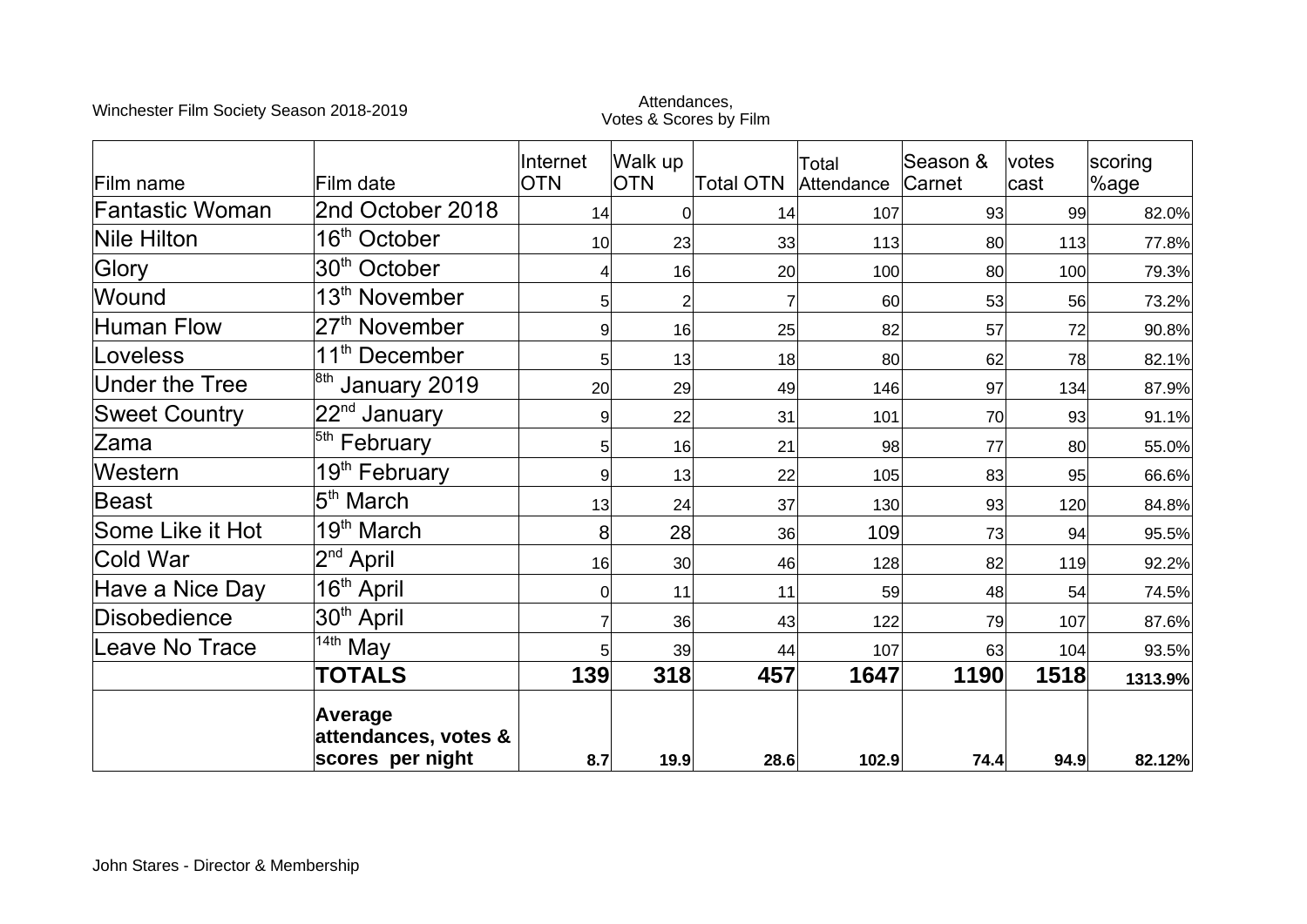## **Treasurer's Report on 2018/2019 Season**

Good evening and thanks for reading.

#### **Can I draw your attention to the page headed INCOME & EXPENDITURE**

Our income was up from £11922 to £12058, only a slight increase due to a fall in attendance over previous the year. 1647 compared with 1805, a decrease of 158. The Venue hire increased from £6814 to £7256 an increase of £442 or 6.48%.

This reflects the profit-sharing agreement with the Centre who are very happy to continue the present agreement.

Direct expenses increased over the previous year, the direct costs, film & DVD venue & Worldpay payments all increased. However administration costs fell which resulted in a net profit of £597.

#### **Can I now refer you to the sheet headed BALANCE SHEET**

The Assets shown represent the Balances held at Barclays, and the cash float & membership income held by the Centre which has of course now been paid to us.

The Liabilities are

£1660 our estimate for films shown in past years where no invoice has been received.

To date 13 films are still outstanding. In the previous year there were 16.

13 films for this season have been invoiced & paid for with 3 not yet billed.

Society Funds £5791 this is the cash surplus the Society has available.

Overall, we are in very good shape financially and enjoy a very good relationship with our hosts the Science Centre.

I would just like to say that after 15 years of being the treasurer I have stepped down and this is my last report. Fortunately, The Society is financially better off than it has ever been and I thank you all for your support and especially your money over the years.

Our new Treasurer is David Smith who has taken over from this current year is a welcomed addition to our Committee and will be an excellent Treasurer.

*Frank Woods* **Secretary/outgoing Treasurer Winchester Film Society**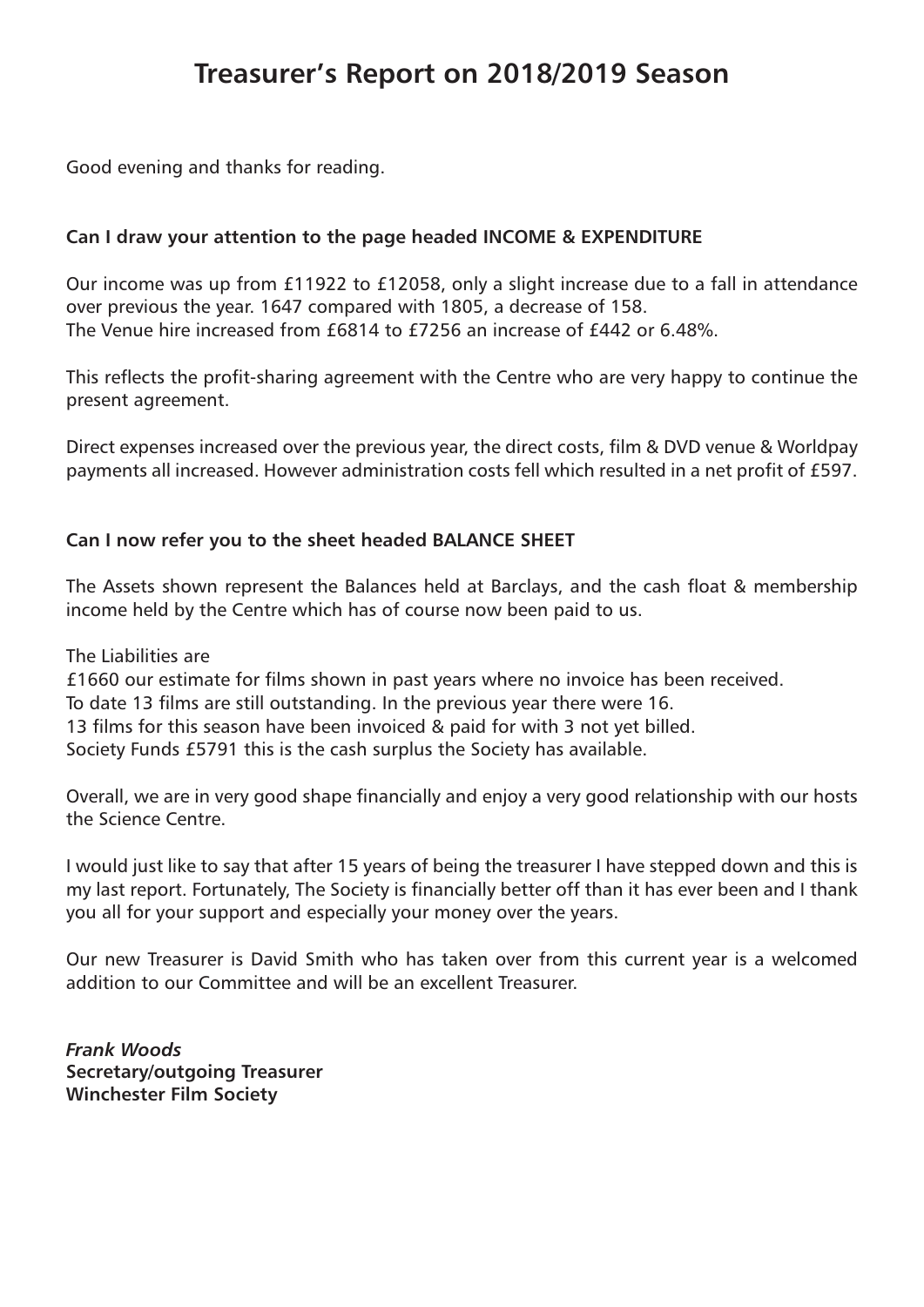**Winchester Film Society** 

**Company Number 02969445** 

Income & Expenditure

|                                  | Year to 31 July 2019 |         | Year to 31 July 2018 |         |  |  |
|----------------------------------|----------------------|---------|----------------------|---------|--|--|
| <b>INCOME</b>                    |                      |         |                      |         |  |  |
| Membership                       |                      | £12,047 |                      | £11,917 |  |  |
| <b>Bank Interest</b>             |                      | £11     |                      | £5      |  |  |
|                                  |                      |         |                      |         |  |  |
| <b>Total Income</b>              |                      | £12,058 |                      | £11,922 |  |  |
| <b>DIRECT COSTS</b>              |                      |         |                      |         |  |  |
| <b>Film Hire</b>                 | £2,443               |         | Film hire            | £1,658  |  |  |
| <b>DVD Cost</b>                  | £142                 |         | <b>DVD</b> costs     | £163    |  |  |
| <b>Venue Costs</b>               | £7,256               |         | Venue hire           | £6,814  |  |  |
| <b>Film Notes</b>                | £283                 |         | Film notes           | £285    |  |  |
| Worldpay                         | £235                 |         | Worldpay             | £106    |  |  |
| <b>TOTAL</b>                     | £10,359              | £10,359 |                      | £9,026  |  |  |
| <b>Gross Profit</b>              |                      | £1,699  |                      | £2,896  |  |  |
| <b>Administration Costs</b>      |                      |         |                      |         |  |  |
| <b>Printing &amp; Stationery</b> | £66                  |         |                      | £130    |  |  |
| Postage                          | £33                  |         |                      | £188    |  |  |
| <b>Brochures</b>                 | £360                 |         |                      | £360    |  |  |
| <b>M'ship Cards</b>              | £103                 |         |                      | £149    |  |  |
| <b>Xmas</b>                      |                      |         |                      | £232    |  |  |
| Internet                         | £25                  |         |                      | £22     |  |  |
| <b>Marketing costs</b>           | £332                 |         |                      | £328    |  |  |
| <b>Companies House</b>           | £13                  |         |                      | £13     |  |  |
| <b>BFI M'ship</b>                | £95                  |         |                      |         |  |  |
| <b>Sundries</b>                  | £75                  |         |                      | £326    |  |  |
| <b>Totals</b>                    | £1,102               | £1,102  |                      | £1,748  |  |  |
| <b>Profit / Loss</b>             |                      | £597    |                      | £1,148  |  |  |

#### **NOTES**

Profit sharing arrangement with the Science Centre continues 90% to Centre 10% Society

Film hire charge includes an estimate for 4 films not yet invoiced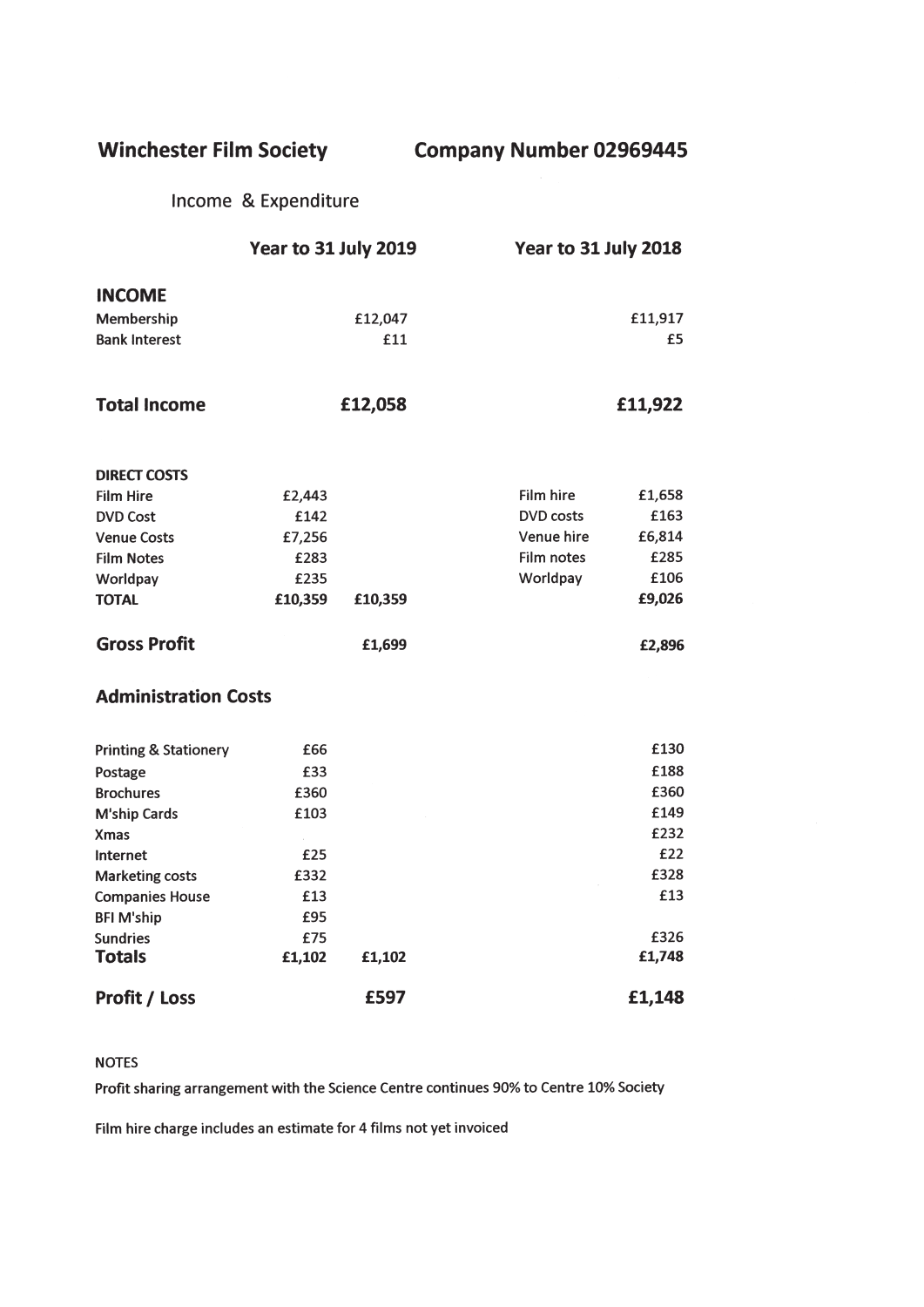The Winchester Film Society

**Company Number 02969445** 

#### **Balance Sheet as at 31 July 2019**

| <b>Assets</b>                   | 31-Jul-19 | 31-Jul-18 |
|---------------------------------|-----------|-----------|
| <b>Barclay deposit account</b>  | £4,004    | £5,000    |
| <b>Barclays current account</b> | £460      | £1,341    |
| Cash on hand                    | £53       | £53       |
| Centre                          | £2,934    |           |
| <b>Totals</b>                   | £7,451    | £6,394    |
| <b>Liabilities</b>              |           |           |
| <b>Creditors</b>                | £1,660    | £1,200    |
| <b>Net Assets</b>               | £5,791    | £5,194    |
| <b>Totals</b>                   | £7,451    | £6,394    |

#### **Notes**

| Reserve movement        |        |        |
|-------------------------|--------|--------|
| <b>Opening reserves</b> | £5.194 | £4.046 |
| Surplus for the year    | £597   | £1.148 |
| <b>Closing reserves</b> | £5,791 | £5.194 |

Creditors £1660 is in respect of 13 films shown and not invoiced

For the financial year in question the company was entitled to exemption under Section 477 of the Companies Act 2006 relating to small companies.

No members have required the company to obtain an audit of its accounts for the year in question in accordance with Section 476 of the Company Act2006.

The directors acknowledge their responsibility for complying with the requirements of the Act with to accounting records and for the preparation of accounts.

These accounts have been prepared in accordance with the provisions applicable to companies subject to small companies regime.

Signed

Treasurer

MrFWoods AV UTCY

Mr G Lumb  $G. \cup$